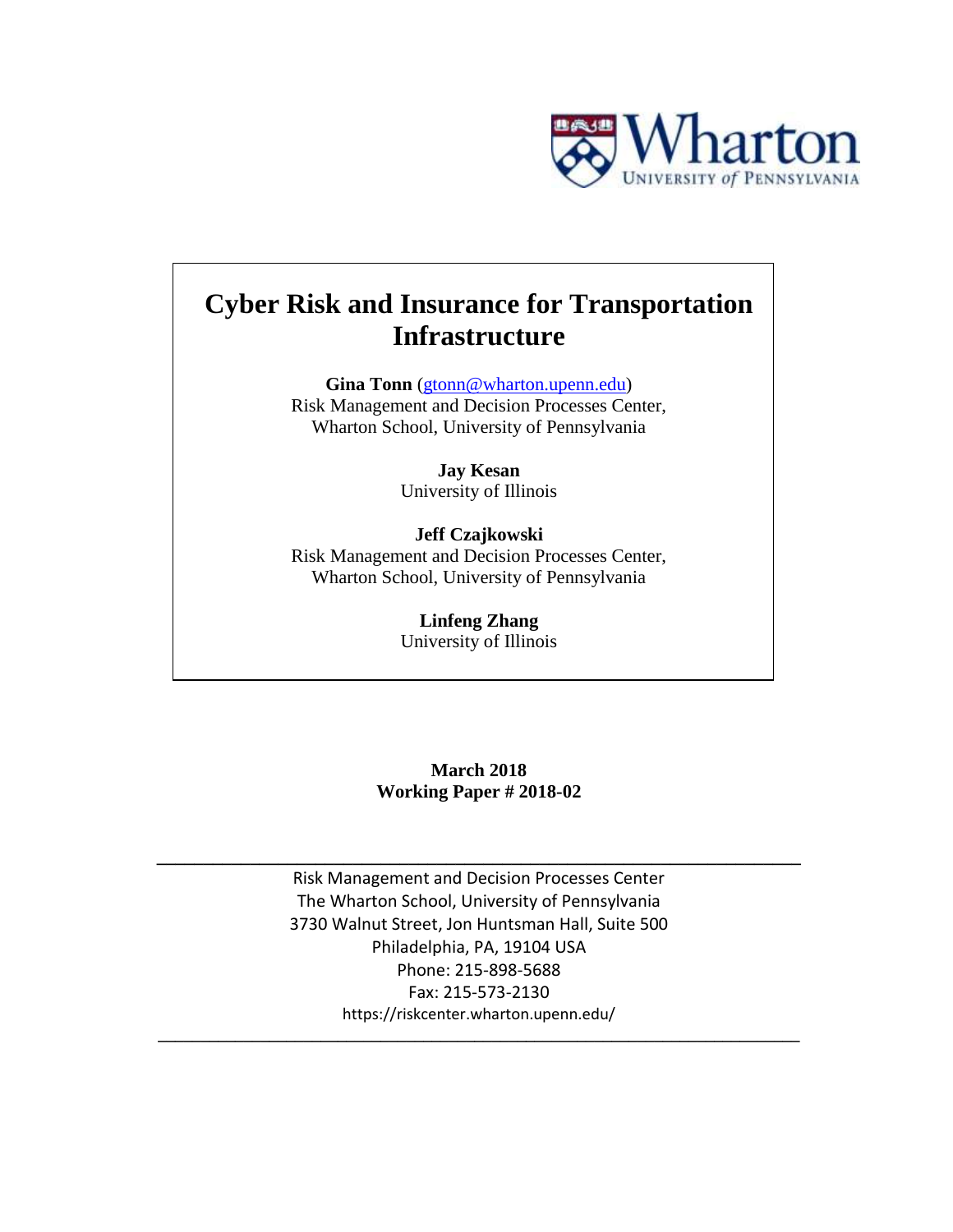#### **THE WHARTON RISK MANAGEMENT AND DECISION PROCESSES CENTER**

Established in 1985, the Wharton Risk Management and Decision Processes Center develops and promotes effective corporate and public policies for low-probability events with potentially catastrophic consequences through the integration of risk assessment, and risk perception with risk management strategies. Natural disasters, technological hazards, and national and international security issues (e.g., terrorism risk insurance markets, protection of critical infrastructure, global security) are among the extreme events that are the focus of the Center's research.

The Risk Center's neutrality allows it to undertake large-scale projects in conjunction with other researchers and organizations in the public and private sectors. Building on the disciplines of economics, decision sciences, finance, insurance, marketing and psychology, the Center supports and undertakes field and experimental studies of risk and uncertainty to better understand how individuals and organizations make choices under conditions of risk and uncertainty. Risk Center research also investigates the effectiveness of strategies such as risk communication, information sharing, incentive systems, insurance, regulation and public-private collaborations at a national and international scale. From these findings, the Wharton Risk Center's research team – over 50 faculty, fellows and doctoral students – is able to design new approaches to enable individuals and organizations to make better decisions regarding risk under various regulatory and market conditions.

The Center is also concerned with training leading decision makers. It actively engages multiple viewpoints, including top-level representatives from industry, government, international organizations, interest groups and academics through its research and policy publications, and through sponsored seminars, roundtables and forums.

More information is available at<https://riskcenter.wharton.upenn.edu/>

.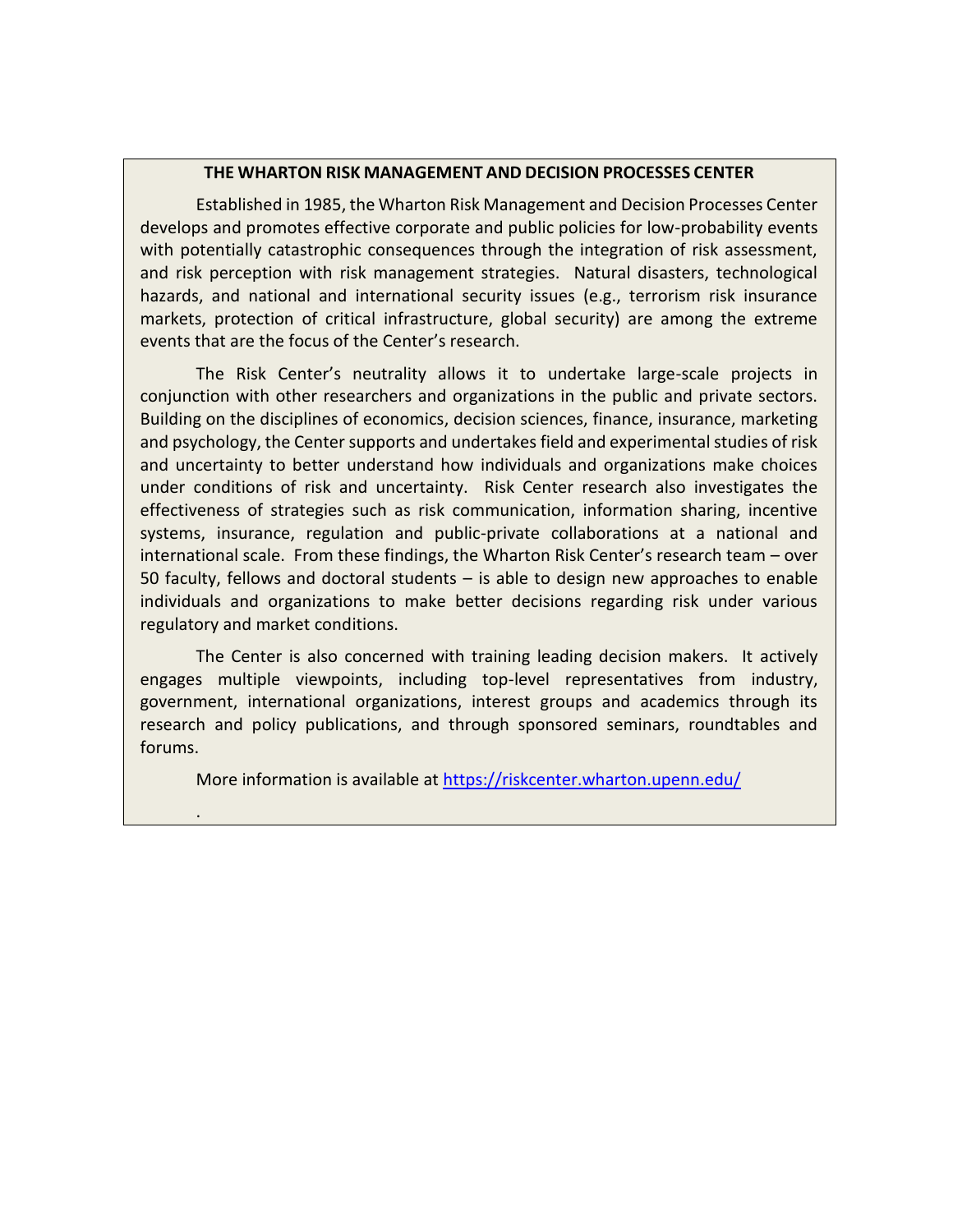#### **Cyber Risk and Insurance for Transportation Infrastructure**

Gina Tonn<sup>a</sup>, Jay P. Kesan<sup>b</sup>, Jeff Czajkowski<sup>c</sup>, and Linfeng Zhang<sup>d</sup>

- a. Corresponding author. Wharton Risk Management and Decision Processes Center, University of Pennsylvania, 3819 Chestnut Street, Suite 130, Philadelphia, PA 19104, USA; phone: 1-215-746-0473; fax: 215-898-5688; email: gtonn@wharton.upenn.edu
- b. University of Illinois, 504 East Pennsylvania Avenue, Champaign, IL 61820, USA; email: kesan@illinois.edu
- c. Wharton Risk Management and Decision Processes Center, University of Pennsylvania, 3819 Chestnut Street, Suite 130, Philadelphia, PA 19104, USA; email: jczaj@wharton.upenn.edu
- d. University of Illinois, 504 East Pennsylvania Avenue, Champaign, IL 61820, USA; email: lzhang18@illinois.edu

#### **Abstract**

While advances in information technology and interconnectivity has improved efficiency for transportation infrastructure, they have also created increased risk associated with cyber systems. This study includes both an analysis of cyber incident data for transportation systems and a series of interviews with transportation infrastructure managers and insurers. The objective is to identify barriers to a robust cyber insurance market and improved cyber resilience for transportation infrastructure. Results indicate that the annual number of cyber incidents and associated costs are on the rise. The most common incidents involve data breach, while incidents involving unintentional data disclosure have the highest average loss per incident. Cyber risk assessment, mitigation measures, and insurance are being implemented to varying degrees in transportation infrastructure systems, but are generally lacking. Infrastructure managers do not currently have the tools to rigorously assess and manage cyber risk. Limited data and models also inhibit the accurate modeling of cyber risk for insurance purposes. Even after improved tools and modeling are developed, residual cyber risk will be significant, and insurance purchase is an important risk management strategy to allow transportation infrastructure systems to recover from cyber events.

Keywords: transportation; cyber risk; cyber insurance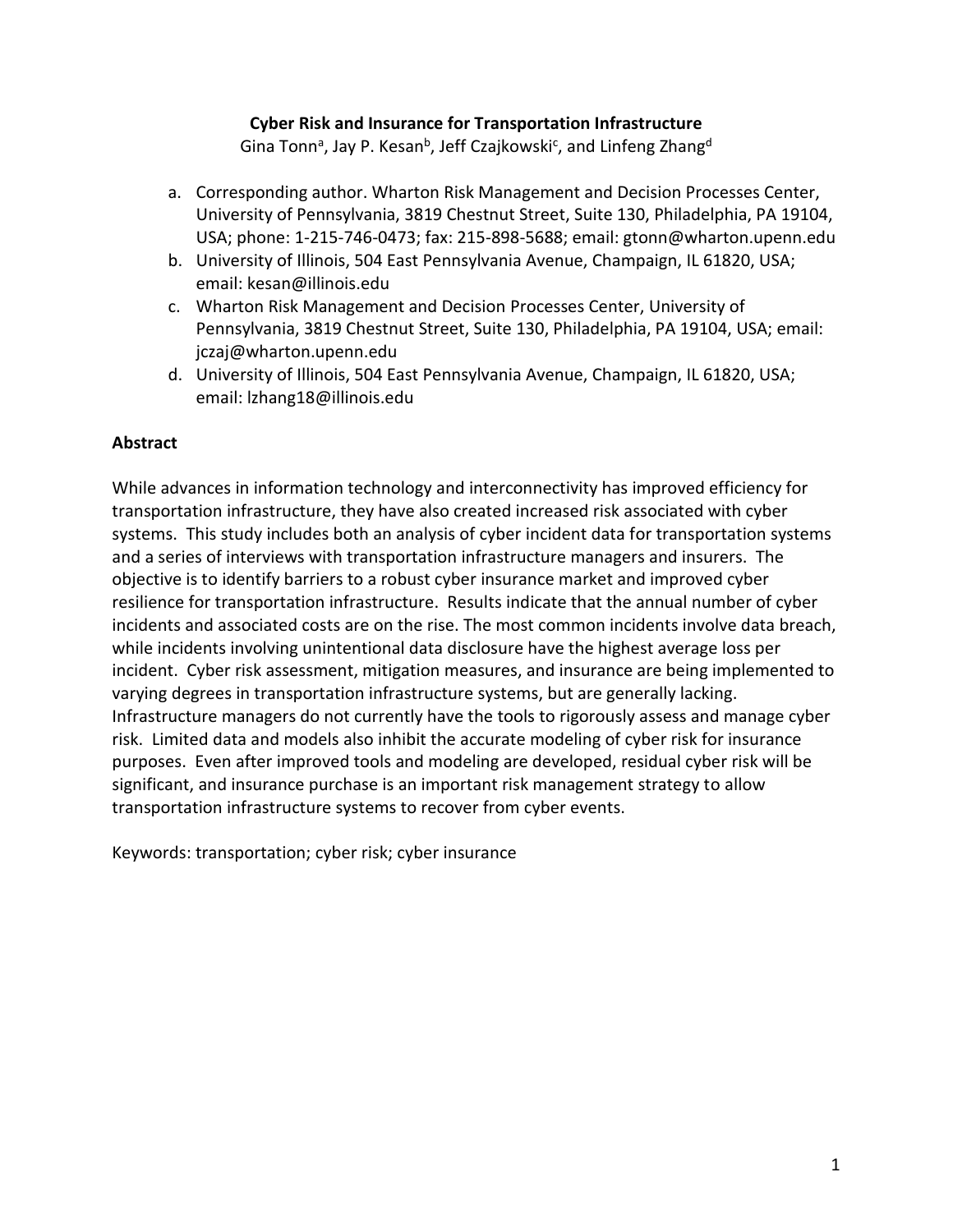## **1 Introduction**

Transportation systems support the movement of people and goods within a defined region and include the combination of vehicles, infrastructure, and operations that enable these movements [1]. The U.S. transportation network includes aviation, roads and bridges, inland waterways, ports, rail, and transit. These transportation systems are vital to the U.S. economy and way of life, and disruptions can have short-term and long-term socio-economic impacts.

Information technology and interconnectivity have improved efficiency and functionality for transportation infrastructure. However, they have also brought increased risk associated with cyber systems that are now essential for safe and continuous operation of transportation systems [2]. According to the US Department of Homeland Security, there are more than 60 US critical infrastructure entities for which damage associated with a single cyber entity could potentially result in \$50 billion in economic damages, 2,500 immediate deaths, or a severe impact to US national defense [3]. Cyber risks are increasing, and cyber related losses are growing as new technologies are implemented and reliance on them increases. Thus, it is likely that full cybersecurity for transportation infrastructure is not achievable solely by technological improvements. Therefore, in addition to attempting to prevent attacks and lower cyber risk, transportation managers should also prepare financially for inevitable losses through selfinsurance and insurance [4]. Cyber insurance is currently available, but limited, and expansion of cyber insurance coverage is needed to manage the growing risk.

In this study, we aim to identify barriers and opportunities for a robust cyber insurance market and improved cyber resilience for transportation infrastructure. Section 2 provides background on general cyber risk and insurance as well as cyber risk specific for transportation infrastructure. Section 3 describes methods and data. Section 4 provides insights from analysis of cyber incident data for transportation systems. Section 5 describes the current state of cyber insurance for transportation infrastructure based on the findings from interviews with insurers and infrastructure managers. Section 6 concludes and presents recommendations for future research.

# **2 Background**

## 2.1 Overview of general cyber risk and insurance

Cyber losses can be associated with liability from a customer data breach, property damage and theft (e.g., accidents caused by compromise of signaling systems), data damage (e.g., hacking maritime cargo management systems), loss of income due to outages and failure, website defacement, and cyber extortion [5]. Cyber attackers can be hackers, criminal organizations and thieves, state-sponsored attackers and spies, other companies or organizations, terrorists, malicious insiders, and contractors [6,7]. There are four main layers of cyber systems, each of which are at risk for cyber attack. The first is the perceptual layer, which links cyber and physical through components like wireless sensors and GPS. The second is network systems which transmit information (e.g. satellite networks and the internet mobile communication network).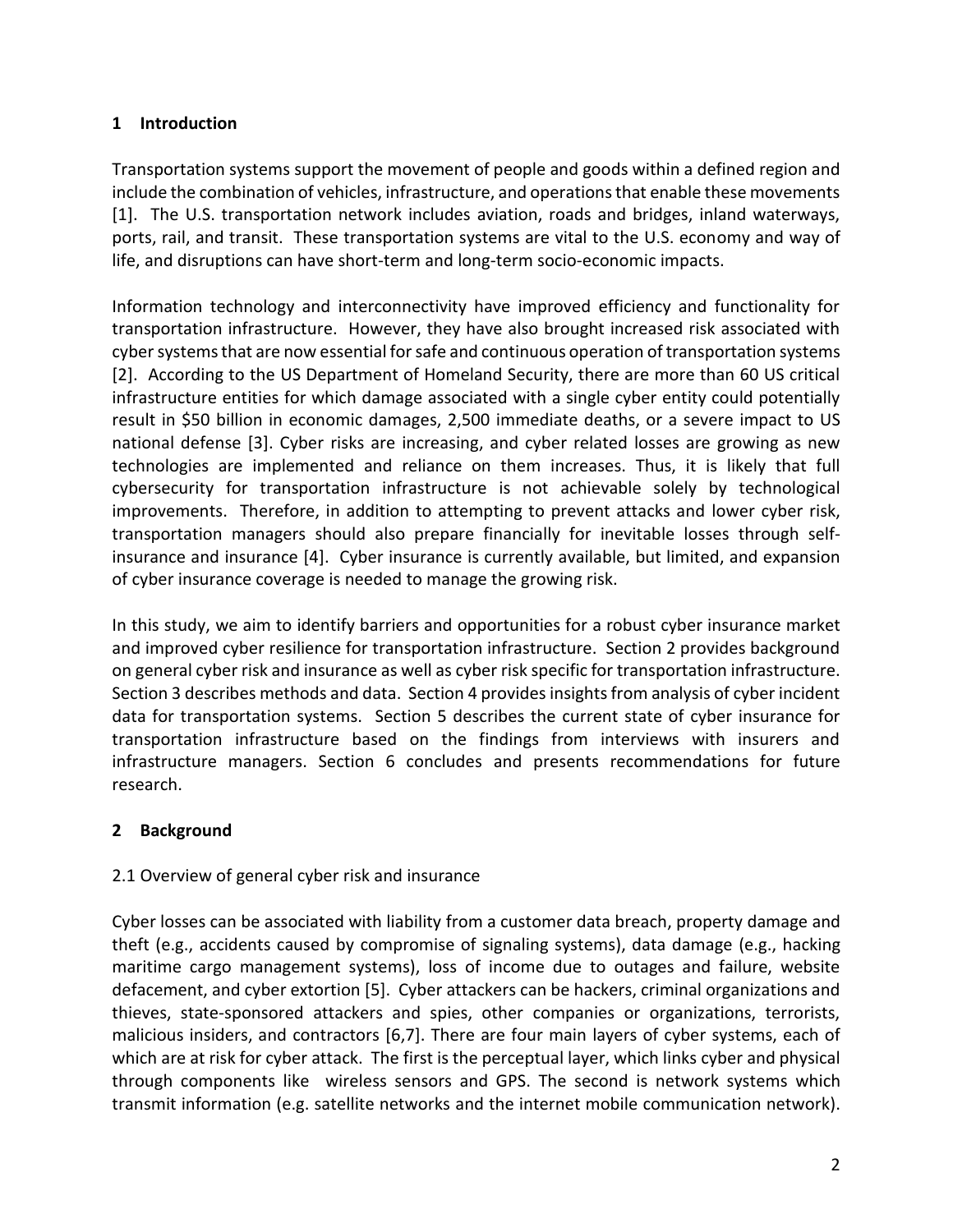The third is support systems such as cloud computing and intelligent computing, and the fourth is the application layer which links users and the physical world with cyber systems (e.g. intelligent transportation and environmental monitoring [8].

Given the variety of possible cyber losses, there are also a variety of approaches to mitigating these losses which can include design methods which improve system architecture and activities, or operational methods that involve changes to business operations [8,9]. Other approaches to managing cyber risk include countermeasures like security software, system design and operations improvements, and investments in the cyber workforce. Protective measures like firewalls, software encryption, virus detection, and system compartmentalization are also used to reduce cyber risk. Security benefits of these protective measures must be balanced against associated costs and productivity losses. Institutional measures for managing cyber risk can be structural (software and hardware), procedural (management and operation of systems), and responsive (response and damage management after an incident is detected) [6].

2017 was possibly the worst year for cyber attacks to date, with three significant events changing the cyber risk landscape. In May 2017, the WannaCry ransomware attack created global impacts including significant effects on the UK Health System. In June 2017, the NotPetya virus was launched in Ukraine and spread to many parts of the world, resulting in over \$1 billion in economic damage. In August 2017, a breach at the Equifax consumer credit agency created a market cap loss exceeding \$5 billion [10]. Marsh & McLennan predicts the situation to worsen and identified two emerging trends. The first is attacks on industrial control systems, with the potential for cyber attacks to result in physical damage. The second is a tightening of cyber security laws as attacks grow more severe.

The extensive nature of cyber attacks in 2017 highlights that sufficient cyber risk management cannot be achieved solely through information technology management that attempts to mitigate the risk. A further way to deal with the residual cyber risk is to transfer the risk through insurance. And as cyber risks increase, heightened concern among executives over liability associated with customer data breach as well as financial and operational effects of cyber risks will likely drive changes in cyber insurance purchases and in the cyber insurance market with policies that reflect the expanding nature of cyber attacks. For example, on the demand side, businesses will likely turn to more tailored enterprise cyber insurance policies, whereas on the supply side insurers will likely limit the cyber loss coverage of traditional property, casualty, and other business policies [11].

Existing cyber risk insurance coverage generally includes liability, remediation, and legal and regulatory fines and penalties and is primarily designed to cover losses associated with a data breach. New or future products could address more holistic coverage for operations, system failures, business interruption, and supply chain disruption [5,12]. And even today, cyber policies are generally very client-specific and negotiated on a case-by-case basis. In addition to the transfer of risk to willing partners, benefits of cyber insurance include incentivization of investment in IT security, and a boost in overall IT security, because as cyber insurance increases, best practices and standards spread through the economy [4,13]. Accordingly, the cyber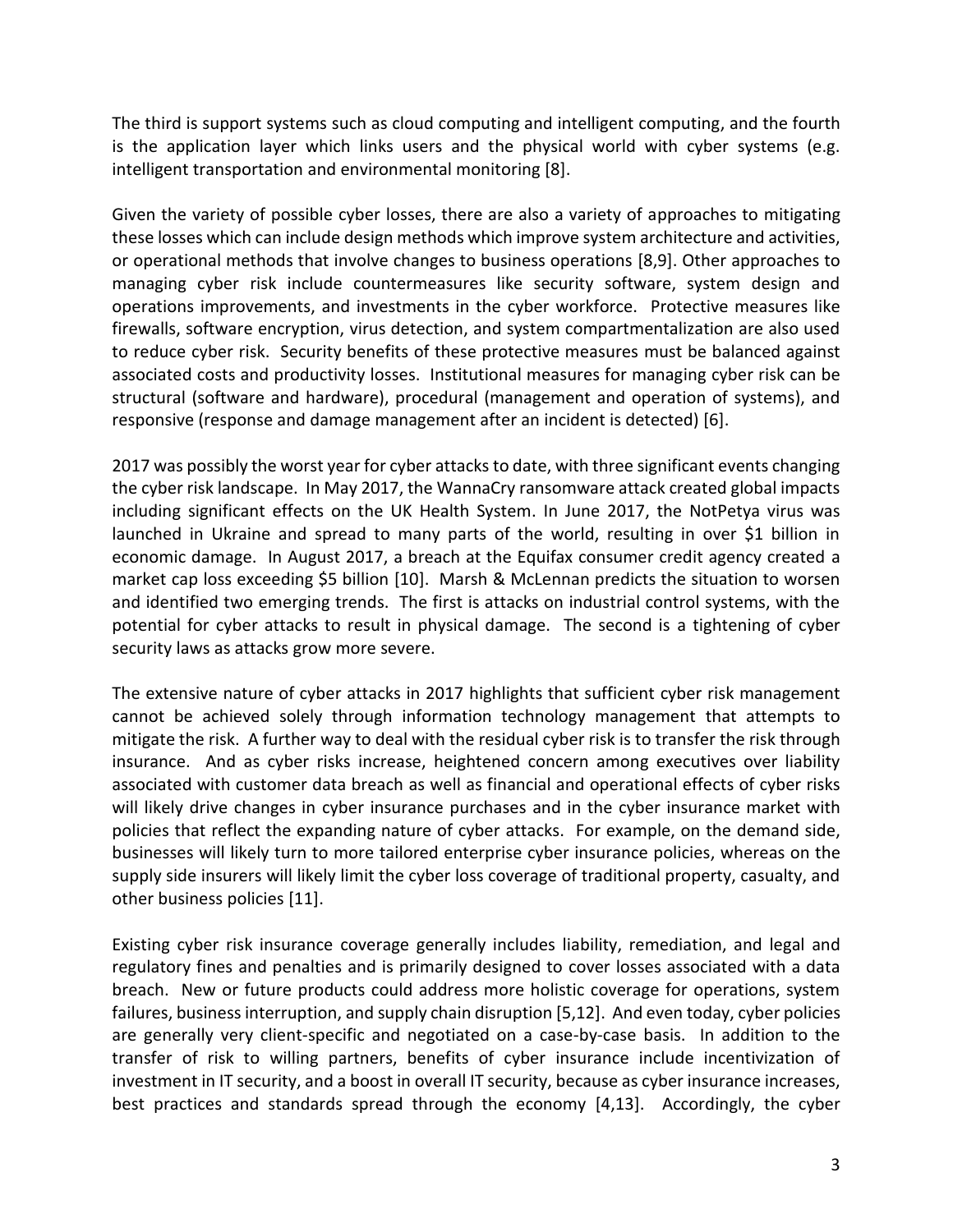insurance market is growing in the U.S. in conjunction with the rising number and cost of data breaches. As of 2015, the U.S. cyber insurance market had \$2-\$2.5 billion of gross written premium. However, 40% of companies surveyed by insurance broker Aon did not assess cyber risk or assessed only by "gut feel" [12]. Unlike terrorism risk, cyber risk has the potential for a thorough data set to support a robust insurance market.

However, the cyber insurance market is relatively new and not yet mature. How to set premiums is a key question for the development of a more mature cyber insurance market. Setting premiums is particularly challenging due to lack of actuarial data from past events and lack of normative standards [4]. Some cyber risks may not be quantifiable, and therefore are not insurable. The ability to model cyber risk is currently limited, but will improve substantially as more data is accumulated and shared. Additionally, cyber insurance products lack clear loss triggers and objective determination of loss severity [12].

Beyond the issues surrounding the quantification of risk, conceptual issues exist around correlated risk and lack of re-insurance. Also, traditional insurance market issues apply to cyber insurance, including moral hazard and adverse selection caused by information asymmetry. For example, there is a moral hazard associated with companies that may not feel the need to improve cyber security if they are insured [4]. Other cyber insurance challenges include a lack of legal framework, with uncertainty in liability and lack of cyber standards. All-told, cyber insurance hasn't fully taken off yet due to these issues, and market inexperience leads to conservative pricing [5]. However, Aon estimates that by 2025, cyber will be a major line of business for insurers [12].

## 2.2 Cyber risks for transportation infrastructure

The various modes of the U.S. transportation system act as a system of systems locally, regionally, and nationally. Transportation infrastructure consists of three main components: hard infrastructure, vehicles, and operations components. Network infrastructure and components are a key part of the hard infrastructure [8].

In this study, we are focused on three primary types of transportation infrastructure: aviation, rail and transit, and marine. U.S. aviation infrastructure includes aircraft, air traffic control systems, about 450 commercial airports, and 19,000 additional air transportation facilities for movement of people and cargo [14]. Rail and transit systems operate locally and nationally, and include a variety of modes of transportation including trains, buses, subways, trolleys, and the systems that support passenger and cargo transport. U.S. freight rail includes over 140,000 miles of active railroad and 1.3 million freight cars, with over 12,000 trains operating daily [14]. Marine transportation includes cargo transport and cruise ship passenger transport. Components include ports, ships, and control systems. IT systems are used to manage the movement of vehicles and to control vehicular traffic. They are also vital to the management, identification, and tracking of passengers and cargo throughout the system.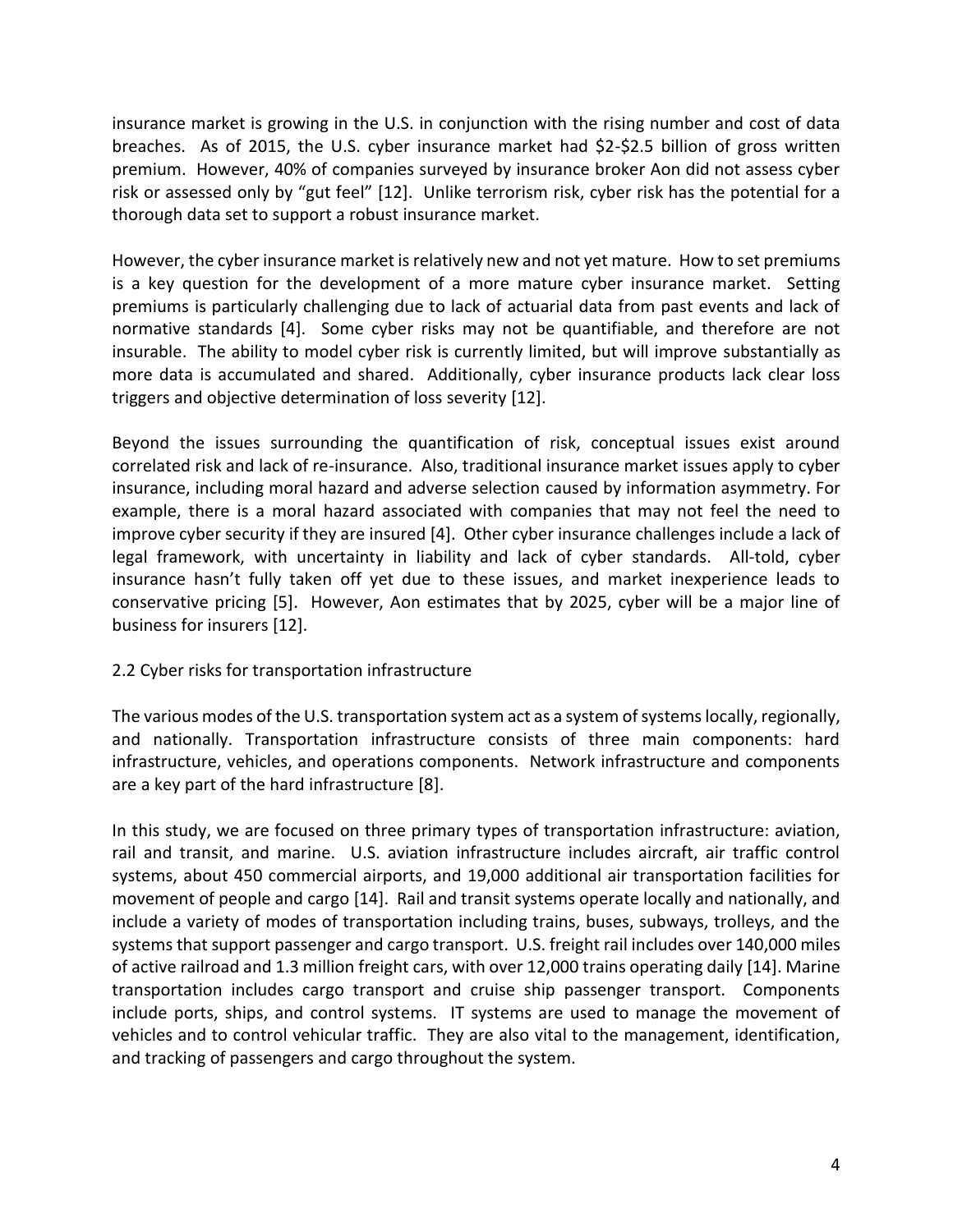Transportation infrastructure is subject to cyber dependency, where its state is dependent on information transmitted through information infrastructure. This information infrastructure is used to manage the flow of vehicles and goods, and the reliance on information technology and communications infrastructure makes transportation infrastructure particularly susceptible to cyber-attacks [15,16]. Cyber-attacks can affect the power grid, sea port operations, air traffic control, and other components and services of transportation infrastructure. A cyber-attack on global positioning systems could significantly impact many infrastructure sectors, including transportation infrastructure [6].

Cyber risk is significant and growing in the aviation industry, with 85% of airline CEOs expressing concern about cyber risk. Airlines are at risk for theft of customer or company data, but also for their communications and connectivity systems to be compromised. Managing aviation cyber risk requires efforts from airlines, manufacturers, maintenance providers, air traffic controllers, airports, and third-party suppliers. Cybersecurity measures can include threat intelligence, identity and access management, data protection and encryption, application security, and security awareness [17].

Cyber systems are used in rail transport for communications-based automatic train control. Cyber components include wireless communication and control systems, both of which can be subject to cyber-attacks [18]. Cybersecurity measures are needed to reduce the risk of data loss and to ensure steady and stable rail operations. Previous rail related cyber incidents include a 2008 derailment of tram trains in Poland via an adapted TV remote, a two-day shutdown of train service in the northwest U.S. in 2011 due to remote computer attacks, and a 2016 ransomware attack on the San Francisco Bay Area Rapid Transit (BART) ticketing machines which disrupted public transit [19].

Cyber incidents impacting marine transportation can involve navigation, cargo control, and other industrial processes, threatening lives, the environment, and property, and disrupting trade activity. Marine cyber disruptions can impact control of temperature for refrigerated containers and emergency systems. Port operations such as raising a drawbridge, controlling traffic lights, scheduling trucks, and controlling pumps, values, and pipelines for delivery of fuel and liquid cargo to ships can be impacted. There are two factors increasing marine cyber risk: increasing control of computer systems and increasing networking of computers with each other and the internet. One example of a cyber-marine incident involved malware impacting a dynamic positioning system used in the offshore oil industry for precise navigation control. Malware on a crew member's smart-phone which was plugged into an electronic chart system deleted or corrupted all charts, causing a two-day delay. In another incident, organized crime exploited a European container terminal's tracking system for cargo, allow for use of the system in drug smuggling [7].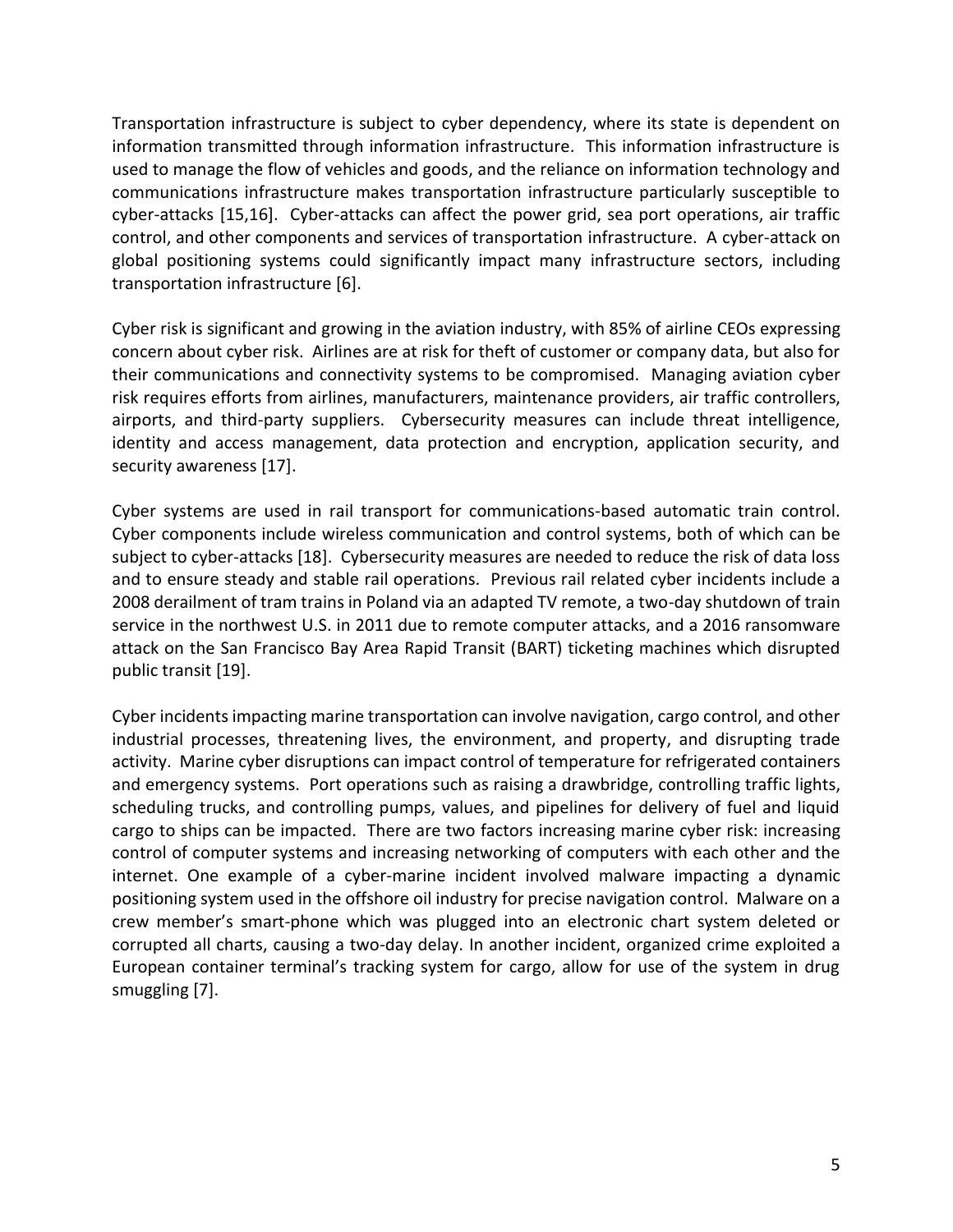#### **3 Methods and Data**

#### 3.1 Cyber incident data and analysis methods

One approach we use to understand and get more insights into the cyber risk in the transportation infrastructure industry is to study the historical cyber incidents collectively. The incident data is provided by Advisen, a leading data provider in the property-and-casualty insurance market. Unlike many other data sources, which are mostly voluntary reporting databases, such as VERIS Community Database (VCDB: [http://vcdb.org\)](http://vcdb.org/) and Web Hacking Incident Database (WHID: [http://projects.webappsec.org/w/page/13246995/Web-Hacking-](http://projects.webappsec.org/w/page/13246995/Web-Hacking-Incident-Database)[Incident-Database\)](http://projects.webappsec.org/w/page/13246995/Web-Hacking-Incident-Database), Advisen is actively collecting cyber incidents from various information channels, and maintaining and updating the database periodically, so it has advantages over other databases in terms of the quality and quantity of information, which help us deliver more accurate results.

In the database, currently over 40,000 cyber incidents are recorded, and each record comprehensively covers the most important aspects of an incident, including:

- Information about the victim company
- Case characteristics including affected asset, case type, etc.
- A timeline marking different stages during the development of this incident
- Outcomes including loss types and loss amounts

With the victim company information, we can tell the industry that each company operates in by its NAICS (North American Industry Classification System) code. To match the scope of this study, which primarily consists of aviation, rail and transit, and marine transportation infrastructures, we distinguish companies in transportation infrastructure industry from companies in other industries, and we define transportation infrastructure industry as a collection of sub-industries based on their 6-digit NAICS codes.

Then, to study the cyber risk in transportation infrastructure industry, we define cyber risk as the potential occurrence of incidents with information systems involved, and the incidents can originate from various types of causes. In this study, we consider not only risks associated with potential malicious actions, such as hacking or phishing, but also risks arising from data handling procedures, such as the privacy violation during data collecting or disclosing process. Table 1 describes the cyber incident types included in our analysis.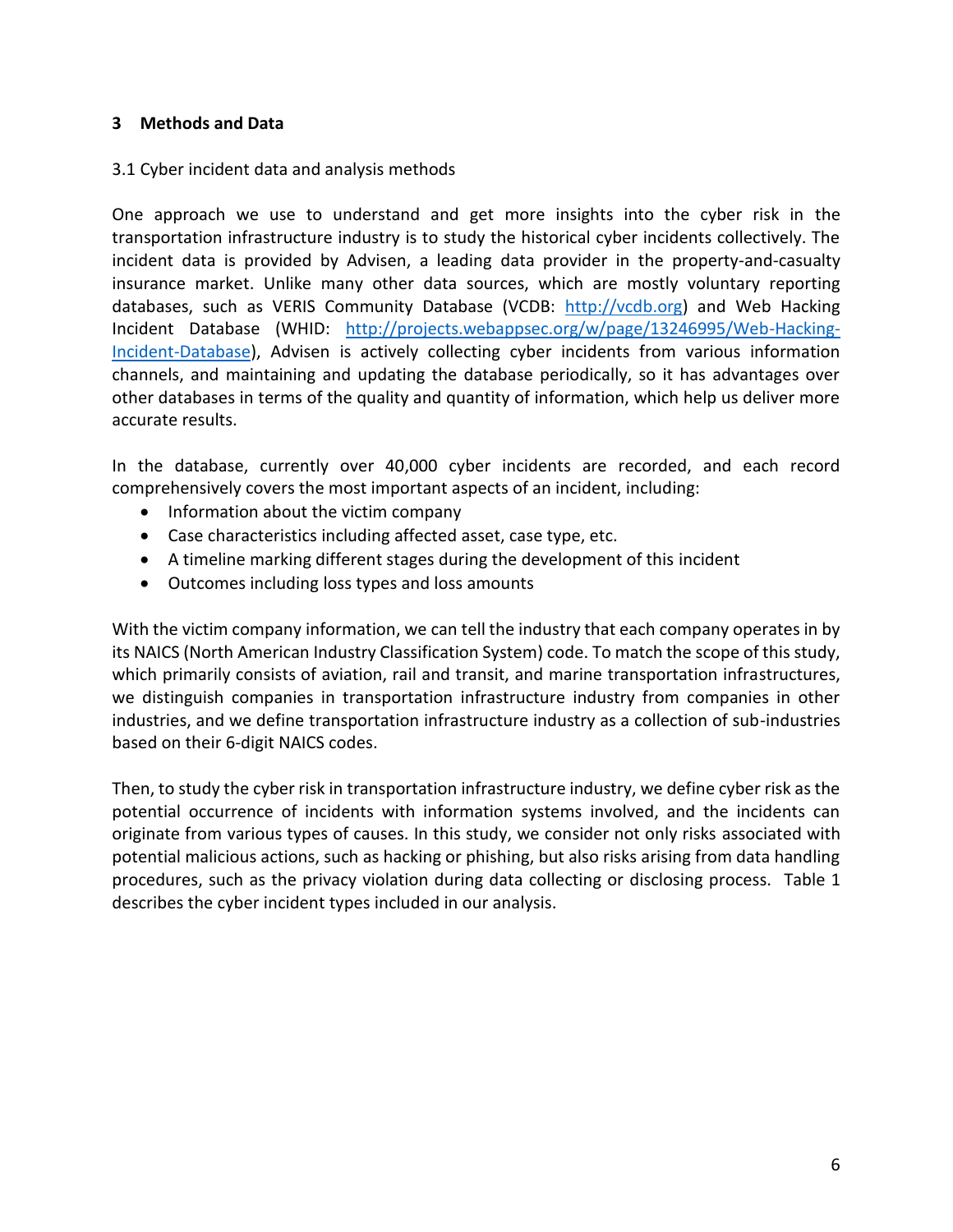| <b>Privacy Violation</b>                                         | Privacy - Unauthorized Contact or               |
|------------------------------------------------------------------|-------------------------------------------------|
|                                                                  | Disclosure                                      |
|                                                                  | Privacy - Unauthorized Data Collection          |
| <b>Cyber disruptions that affect business</b><br>operations      | Denial of Service (DDOS)/System                 |
|                                                                  | Disruption                                      |
|                                                                  | Network/Website Disruption                      |
|                                                                  | Industrial Controls & Operations                |
| Unauthorized access to information<br>systems for financial gain | <b>Cyber Extortion</b>                          |
|                                                                  | Digital Breach/Identity Theft                   |
|                                                                  | <b>Identity - Fraudulent Use/Account Access</b> |
|                                                                  | Phishing, Spoofing, Social Engineering          |
|                                                                  | Skimming, Physical Tampering                    |
| <b>Malicious data breach and IT failures</b>                     | Data - Malicious Breach                         |
|                                                                  | Data - Physically Lost or Stolen                |
|                                                                  | IT - Configuration/Implementation Errors        |
|                                                                  | <b>IT - Processing Errors</b>                   |
| Unintentional data disclosure                                    | Data - Unintentional Disclosure                 |

## **Table 1: Cyber Incident Types**

We acquire additional data from the US Census Bureau to provide some background information on the industry, and along with the cyber incident data, we study the cyber risk within the transportation infrastructure industry by recognizing major trends in cyber incidents in terms of frequency and severity and identifying the key threats to this industry.

3.2 Interviews with transportation infrastructure managers and insurers

Interviews and discussions were undertaken with insurers and infrastructure managers as well as with researchers having expertise in resilience of air transport infrastructure and cyber resilience for infrastructure systems. The purpose of the insurer interviews was to gain insight from insurers on current cyber insurance offerings along with barriers to expanded offerings and hindrances to cyber insurance demand. Interviews with infrastructure managers were undertaken to gain insight into current cyber risk management tactics, cyber risk perception, and insurance uptake in transportation infrastructure systems. Table 2 describes the roles and transportation focus areas of the interviewees.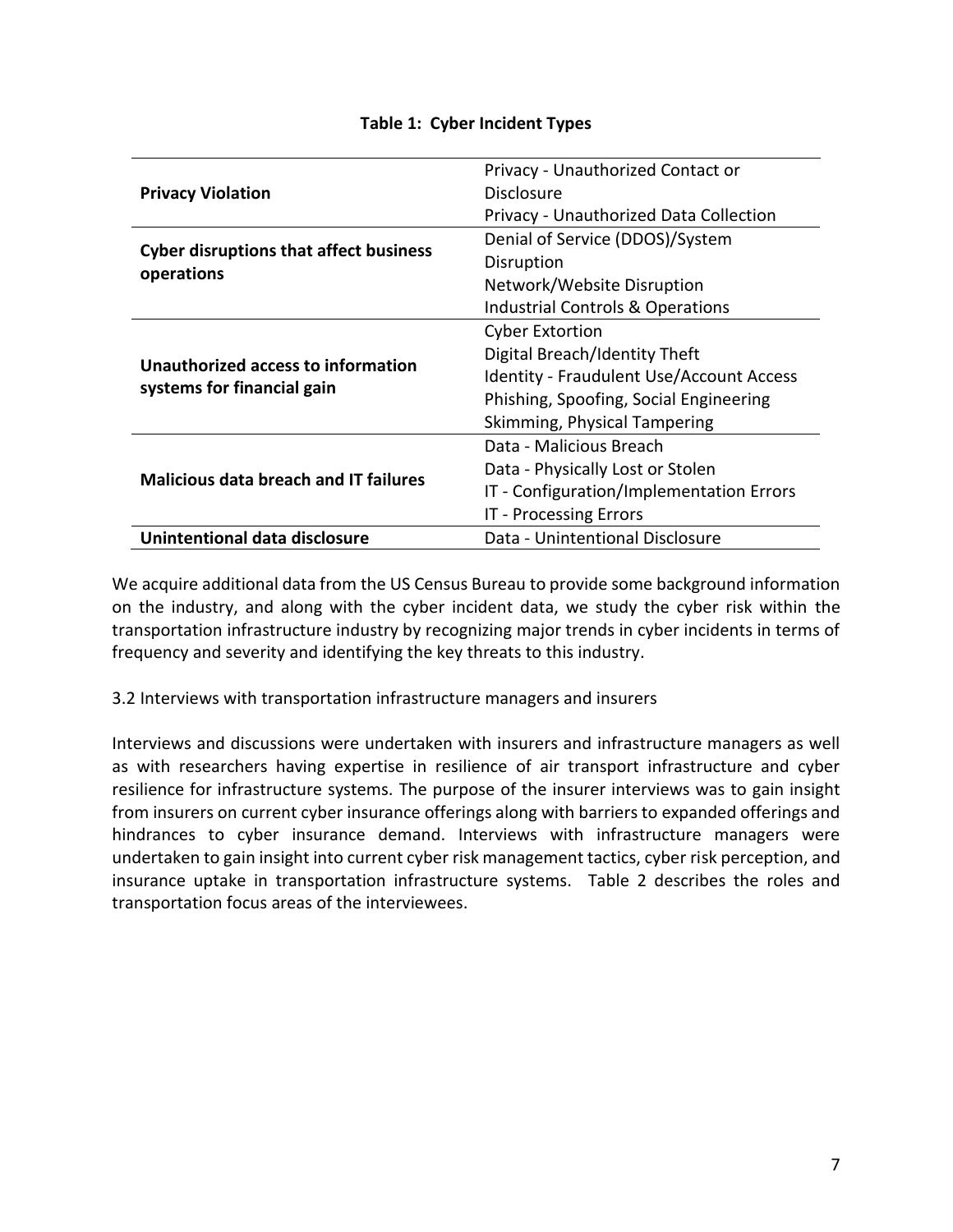| Title(s) of Interviewees                    | <b>Transportation Areas</b> |
|---------------------------------------------|-----------------------------|
| Head of corporate insurance partners,       | Various                     |
| reinsurance                                 |                             |
| Manager of Transportation Services,         | Maritime                    |
| insurance broker                            |                             |
| Vice President – Risk Consulting            | Maritime                    |
| Sr. Director, Enterprise CAT strategy       | Various                     |
| Sr. Vice President Catastrophe Risk         |                             |
| Strategy and Sustainability planner         | Transit (rail, subway,      |
| Director of strategic planning and analyses | trolley, bus)               |
| Project Manager - Resilience                |                             |
| Office of the General Counsel               |                             |
| Sr. Manager of Risk Management              | Port (maritime and airport) |
| <b>Environmental Engineer</b>               |                             |
| Director of Risk Management                 | Port (maritime and airport) |
| Director of Risk Management                 | Rail                        |
| Sr. Program Officer                         | Air transport               |
| Sr. Program Office                          |                             |
| <b>Assistant Professor</b>                  | Air transport               |

## **Table 2: Summary of Interviewees**

While the interviews focused broadly on risk and insurance for transportation infrastructure systems, cyber risk and insurance were included in each discussion. Topics of discussion included specific concerns about cyber risk, modeling and management of cyber risk, and cyber insurance. Insurers discussed their current cyber insurance offerings and research needs to enable a more robust cyber insurance market. Infrastructure managers discussed their perceptions of cyber risks as they pertain to their infrastructure system, cyber risk mitigation measures, and if or how their system is insured against cyber risks. Both insurers and infrastructure managers suggested research needs and other advances that they expect would enhance infrastructure cyber resilience and insurance.

## **4 Analysis of cyber incident data for transportation infrastructure**

As discussed in Section 2.1, risk assessment data is a key limitation to the current state of cyber insurance for transportation infrastructure. However, some data on transportation-related cyber incidents is available, and we analyzed it to gain a better understanding of the number and types of transportation related cyber incidents, as well as the costs of these incidents.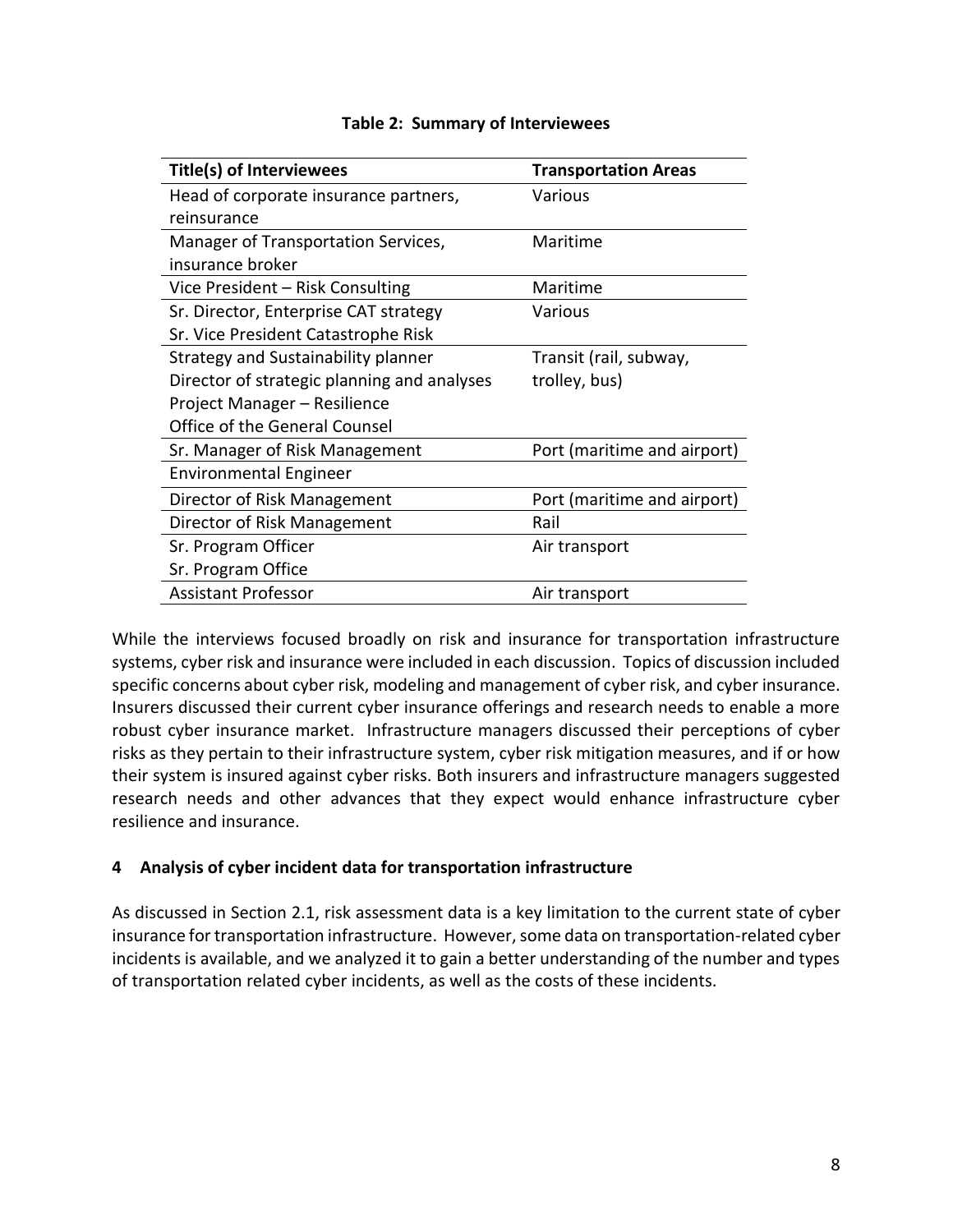By selecting the cyber incidents in the transportation infrastructure industry as previously defined, we obtain 284 records from the database<sup>1</sup>. This number possibly underestimates the true number of occurrence, because only a portion of all the cyber incidents are reported and recorded [20]. Security breach notification laws enacted in many states in the early 2000s help mitigate the problem by requiring organizations to disclose data breach incidents with customer information involved. So, in regard to the incident number and frequency, we primarily look at the 214 incidents taking place between years 2006 and 2015, which provide us a more accurate estimate of the true trend of cyber risk in this industry. Figure 1 illustrates the number of incidents per year, the number of affected companies, and the number of incidents per company over this period.



**Figure 1: Cyber Incident Numbers**

From 2006 to 2015, both the incident numbers and numbers of affected companies in the transportation infrastructure industry are growing. To see if such growth in number of affected companies is driven by the increase in number of companies in this industry, so that the likelihood of a company experiencing at least one cyber incident in a year roughly remains the same, we have examined SUSB (Statistics of U.S. Businesses) Annual Datasets in year 2007 and 2012 from US Census Bureau. From the datasets, we find that the total number of companies in the transportation infrastructure industry has declined from 158,888 in 2007 to 152,963 in 2012 at an average rate of -0.76% per year, while the annual number of companies affected by cyber incidents has experienced a 50% growth from 12 to 18 during this period. If we assume the declination rate in number of companies in the transportation infrastructure industry to be

 $\overline{a}$ 

<sup>&</sup>lt;sup>1</sup> With respect to the number of cyber incidents, the Transportation and Warehousing sector is ranked 13<sup>th</sup> among all the 20 NAICS sectors, thus representing a relatively small group. The top 4 sectors are Finance, Healthcare, Public Administration and Information, which are of greater interest to cyber criminals and contribute more than half of the incidents in the entire dataset.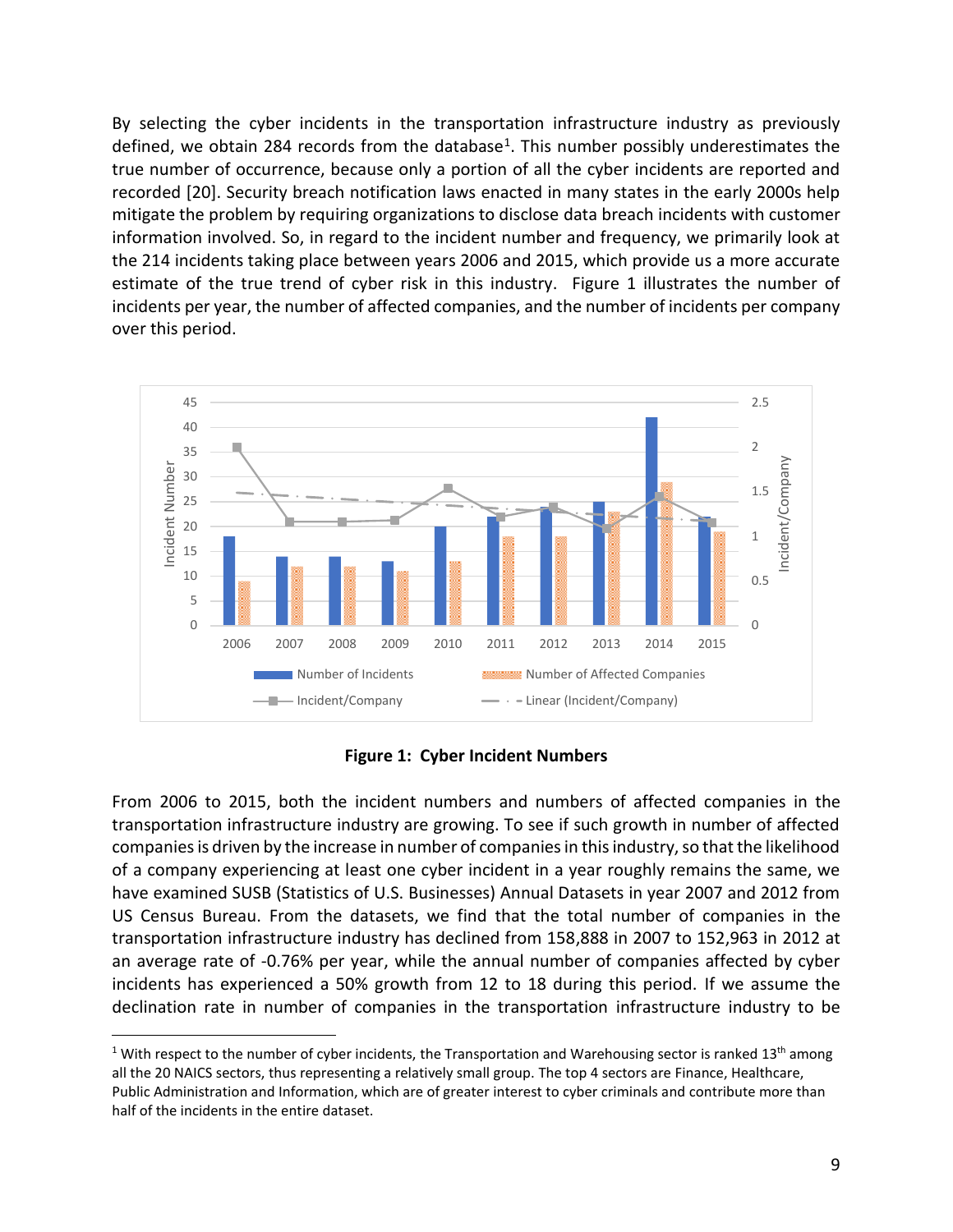constant, then the growth in number of affected companies over the past years is truly driven by the spread of cyber risk. This suggests that companies in this industry are more likely to be hit by cyber incidents nowadays than in the past. In spite of such spread of cyber risk within the entire industry, we notice that individual companies are getting less hit by cyber incidents, because the incident/company ratio is decreasing over the past years indicating that it is becoming less likely for individual companies to repeatedly experience cyber incidents. Both the increase in number of incidents in the industry and the decrease in number of incidents experienced by individual companies suggest a trend that cyber risk is becoming more commonplace in the transportation infrastructure industry, and thus many companies which have never had cyber incidents in the past should get prepared for possible future incidents.

20 out of the 214 incidents have known loss information. As shown on Figure 2, the loss distribution suggests that 20% (4/20) of the incidents in the transportation infrastructure industry did not result in any actual losses, and most of the losses were within the \$0.1 million to \$10 million range.





By looking at how the loss amount evolves over time (Figure 3), we find that the yearly average loss resulting from a single cyber incident in this industry is typically around \$1 million and is slowly getting higher in recent years. The maximum of losses caused by a single incident keeps increasing over time at a much faster pace, which means that although most of the losses are still quite small, in the case of extreme events, the losses suffered by victim companies are becoming more unbearable. If such situation continues, companies will have to consider transferring some of the risk to other parties since retaining the risk is getting costlier and less efficient, and one way of doing so is through cyber insurance. So, we expect to see an increase in demand for cyber insurance in the transportation infrastructure industry.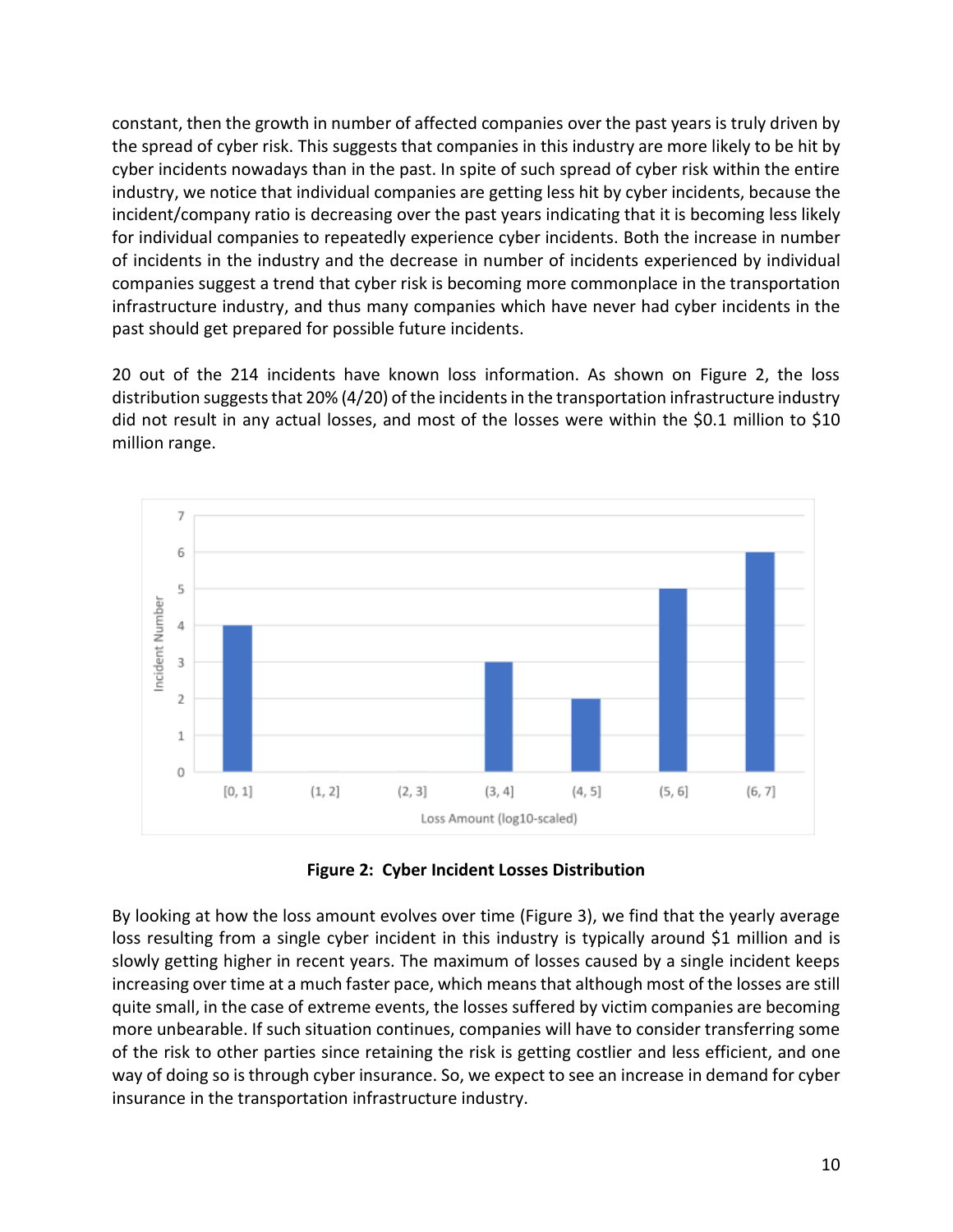

**Figure 3: Cyber Incident Losses by Year**

Cyber risk can lead to a variety of incident types, as illustrated on Figure 4. In the transportation infrastructure industry, the most common incident type is malicious data breach, which is the leak of confidential information caused by malicious actors. Malicious data breaches make up 27.1% (58/214) of all incidents, and they result in an average loss of \$0.33 million. Privacy-related incidents also have a very high occurrence frequency. Unauthorized Contact or Disclosure and Unauthorized Data Collection together account for 22.9% (49/214) of the incidents, and the average losses are respectively \$1.52 million and \$1.61 million, which are more severe than the losses caused by malicious data breaches. Among all the incident types, unintentional disclosure of data has the most destructive impacts on victim companies with an average loss of \$3.17 million. Incidents in this category typically result from a company failing to comply with information disclosure regulations. For example, the costliest cyber incident in this industry was caused by an airline company disclosing customers' credit card information on receipts in an inappropriate way that violated the Fair and Accurate Credit Transactions Act (FACTA) amendment to the Fair Credit Reporting Act (FCRA). This incident cost the company \$7.5 million to settle the complaint [21].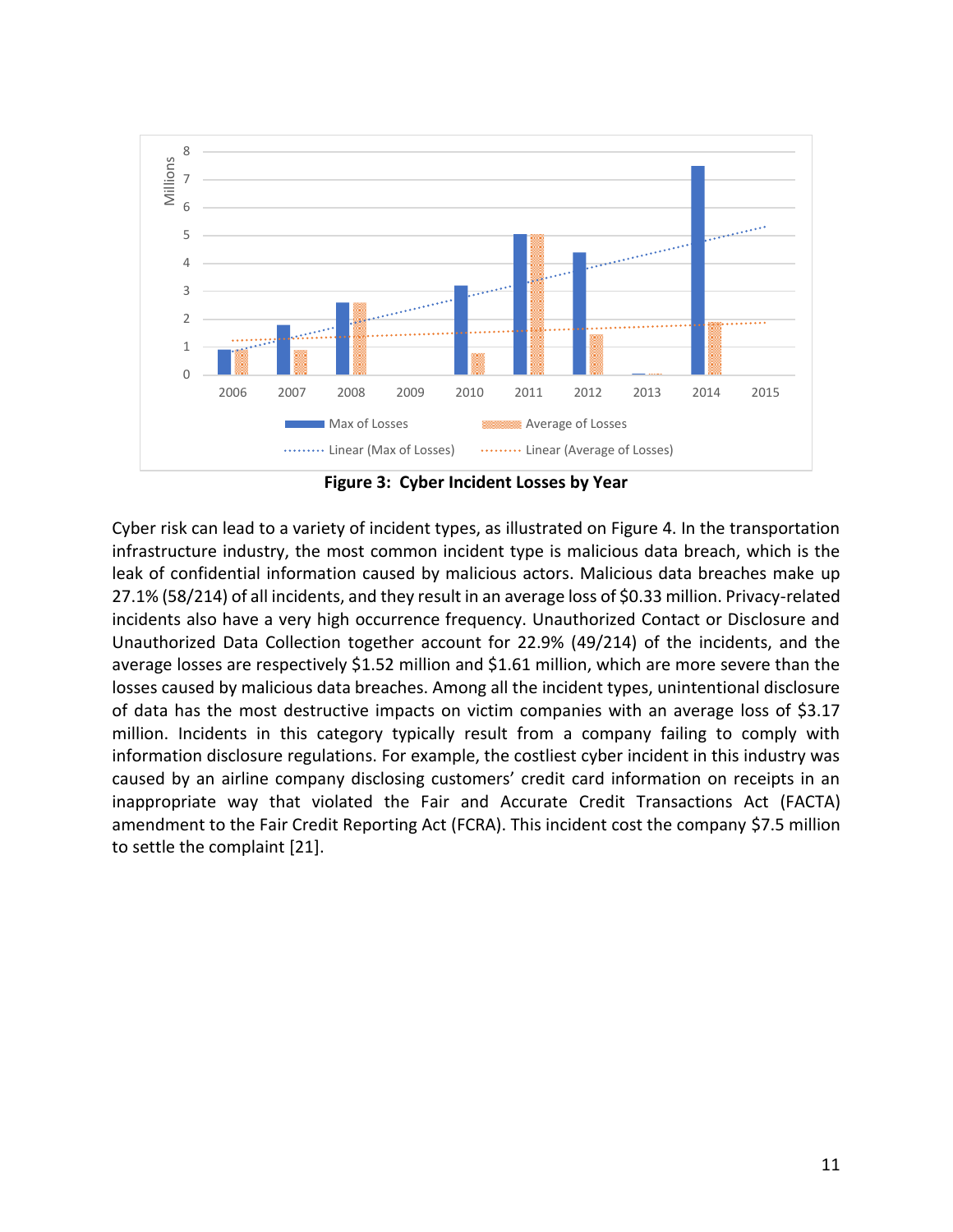

**Figure 4: Frequency and Severity by Incident Type**

The analyses on historical data, albeit a relatively limited set of data, suggest that both the frequency and the severity of cyber incidents are on the rise. The landscape of cyber risk in the transportation infrastructure industry is fast changing, thus making the environment more challenging for risk managers.

# **5 Cyber risk, perception, and insurance for transportation infrastructure**

In the interviews, infrastructure managers expressed concern about cyber risk, and called out concerns about the uncertainty in the risk and the unknown component of the risk. Insurers are offering cyber insurance products, but noted that there are constraints on policy limits associated with the emerging and unknown nature of the risk. Models are in development to simulate and estimate cyber risk and potential damage, but until models are further developed, insurance is market-priced, and limits are constrained. Because cyber risk is still considered new and poorly understood, infrastructure managers desire cyber policies with a broad range of coverage including breach reporting expenses, forensic expenses, penalties for credit card issues, ransomware, and business interruption due to hacking---areas that may be difficult for insurers to currently provide coverage.

At least 20 insurers currently sell cyber insurance, offering first-party coverage for losses directly incurred and third-party coverage for liabilities of others and for issues such as damage to others'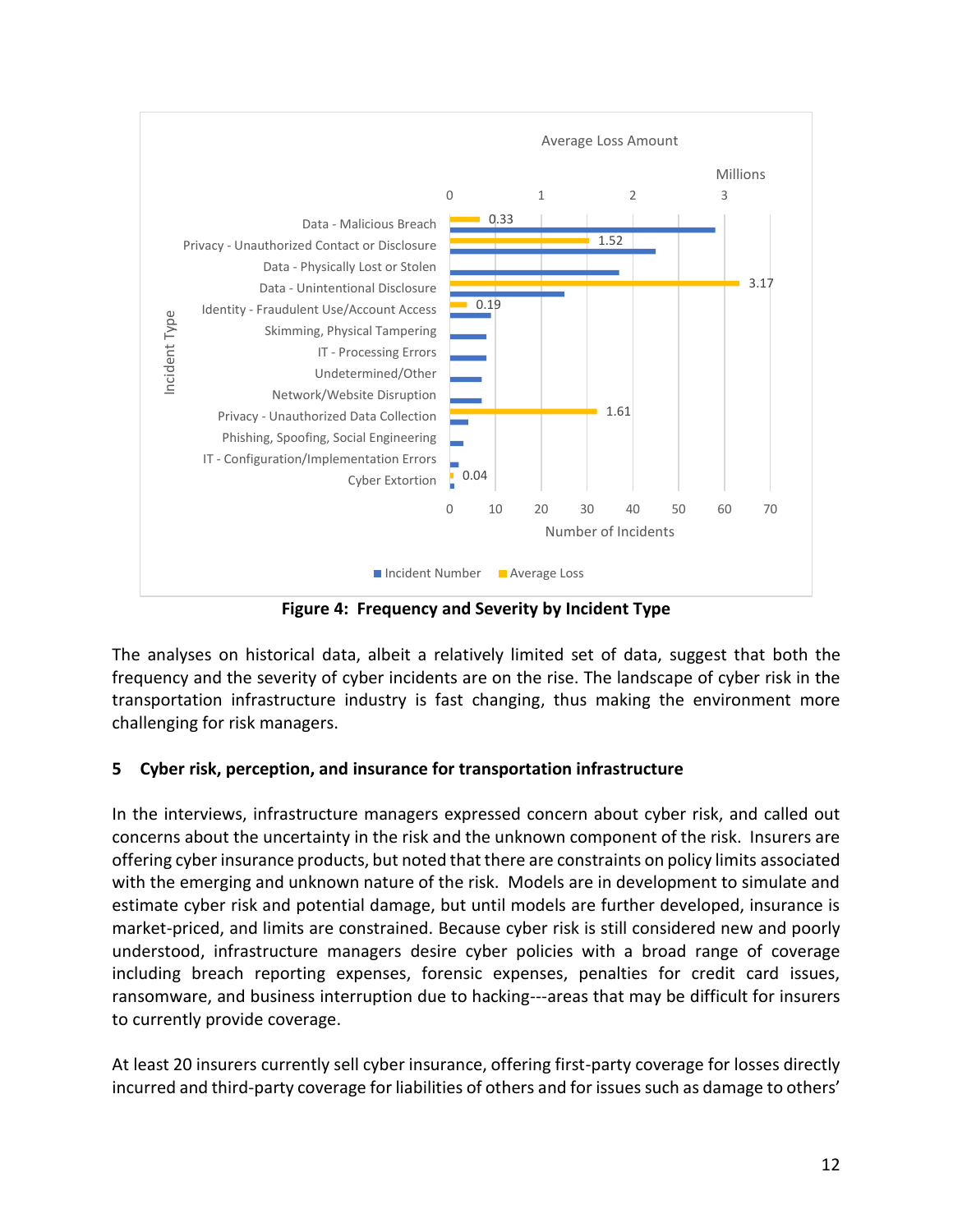IT systems and fines associated with data breaches of personal information. Just as insurance has played a role in the development of standards and codes for other insured risks (e.g. fire), insurers could promote standards and information sharing for cyber risk [22].

Three infrastructure managers interviewed indicated that their systems are covered for cyber risk and one noted that they do not have cyber coverage. The three that had coverage noted that coverage is limited, and that they feel that available models of cyber risk are inaccurate. The infrastructure manager for the system that does not have coverage is currently assessing the need for cyber insurance.

Insurers noted a number of concerns as they work to develop models of cyber risk and to broaden their cyber insurance offerings. These concerns include a lack of data that inhibits risk-based pricing, insufficient mitigation of risk by clients who hope that the government will address concerns outside of their reach, and the challenge of building a balanced portfolio in the area of cyber insurance. There are no geographical boundaries to cyber risk, so a single cyber event could have global impacts. A key challenge for cyber insurers is building up a diversified set of cyber insurance clients to provide a balanced portfolio of risks that are not highly correlated with respect to future disruptions. This balanced portfolio of risk is needed to position cyber risk as an insurable risk [23]. Pivotal cyber events could have far-reaching impacts, and insurance companies do not yet have a high enough confidence level to fully insure infrastructure systems against losses due to cyber risk.

Both insurers and infrastructure managers that were interviewed expressed the need for improvements in the modeling of cyber risks. Data collection, sharing, and availability were noted as important components of modeling cyber risk. Due to the emerging nature of the risk, data is limited, and this hinders effective modeling of the risk. Lack of data sharing amongst utilities and insurers further compounds the issue of accumulating sufficient data to effectively model transportation cyber risk. In addition to the need for models and data, metrics are needed so that cyber risk can be effectively quantified and measured, and so that benefits of cyber risk reduction measures can be quantified.

One insurer indicated that they are undertaking vulnerability modeling for cyber risk and are developing a plan with infrastructure managers for managing this risk. This insurer indicated that there tend to be many relatively easy or inexpensive improvements in cyber security that infrastructure managers can be made aware of in the short term before addressing issues that require complex models. As both infrastructure managers and insurers work to better understand and model cyber risk, these simpler improvements in cyber security can lower risk while more comprehensive measures are identified and evaluated.

As is prevalent with other types of risks, infrastructure managers interviewed exhibited differing perceptions and somewhat biased views of cyber risk. Understanding and addressing these varied perceptions and views is needed to encourage a robust cyber insurance market. A study by deSmidt and Botzen found that awareness about cyber risk and perceived probability of cyber incidents are high, but expected impacts of a cyber incident are often underestimated [3]. This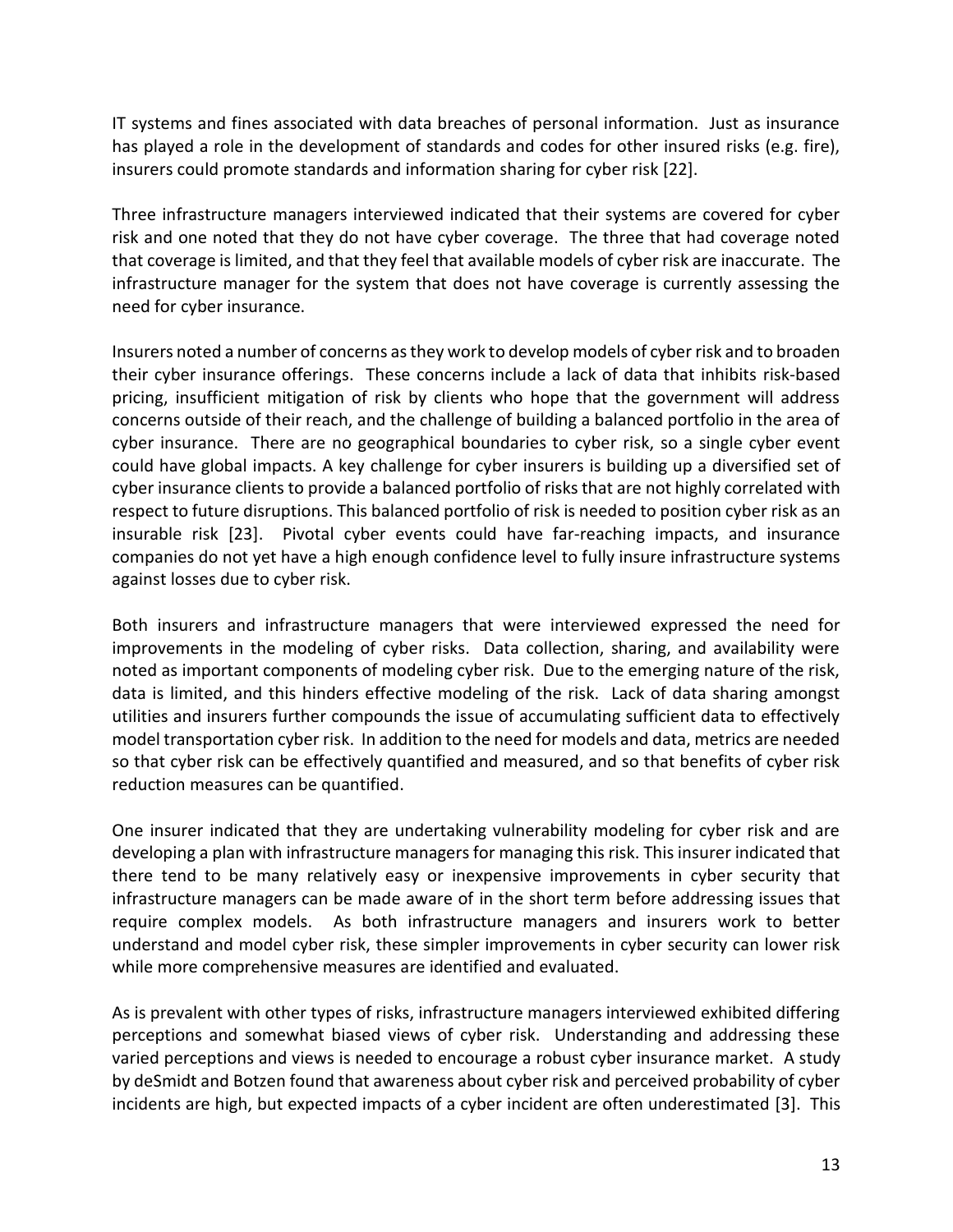potentially impacts the uptake of cyber insurance. Further study on the role of behavioral biases in the management of cyber risk, including the purchase of cyber insurance, is needed along with advancements in modeling, data, and metrics in order to facilitate a robust cyber insurance market for infrastructure systems.

In Section 2.1, we highlighted a number of issues noted in the literature related to the difficulties of establishing a robust insurance market for cyber insurance. Our interviews provided further insight into these issues for the transportation infrastructure sector. Infrastructure managers noted that available cyber insurance coverage tends to be limited in scope and not as broad as the managers would like. Both insurers and infrastructure managers highlighted the challenges in modeling cyber risk including limitations in data availability and modeling methods. These challenges lead to difficulty for insurers in setting risk-based premiums. While those interviewed did not specifically discuss moral hazard and adverse selection issues, addressing those issues along with risk perception and behavioral biases are crucial in developing a robust cyber insurance market for transportation infrastructure.

## **6 Conclusions and Research Needs**

Air, rail, transit, and marine transportation infrastructure systems are all subject to a variety of cyber risks that have the potential to impact system operations and data privacy. Cyber incidents cause disruptions to transportation infrastructure systems and threaten the security of system and customer data. A review of transportation related cyber incident data indicates that the annual number of cyber incidents and associated costs are on the rise. The most common incidents involve data breach, while incidents involving unintentional data disclosure have the highest average loss per incident.

Cyber risk assessment, mitigation measures, and insurance are being implemented to varying degrees in transportation infrastructure systems, but are generally lacking. Infrastructure managers do not currently have the tools to rigorously assess and manage cyber risk. Likewise, limited data and models inhibit the accurate modeling of cyber risk that insurance companies need to offer wider coverage and risk-based rates. Even after improved tools and modeling are developed, residual cyber risk will be significant, and insurance purchase is an important risk management strategy to allow transportation infrastructure systems to recover from cyber events.

We have identified four primary research needs to advance cyber risk assessment, mitigation, management, and insurance for transportation infrastructure systems. The first is the need for cyber incident data and models. The emerging nature of the risk means that historic cyber incident data is limited. The documentation and sharing of cyber incident data is needed to enable better characterization and modeling of the risk. Along with improvements in data documentation and availability, risk models are needed to enable infrastructure managers to understand and target sources of risk and to allow insurers to quantify and rate cyber risks to infrastructure systems.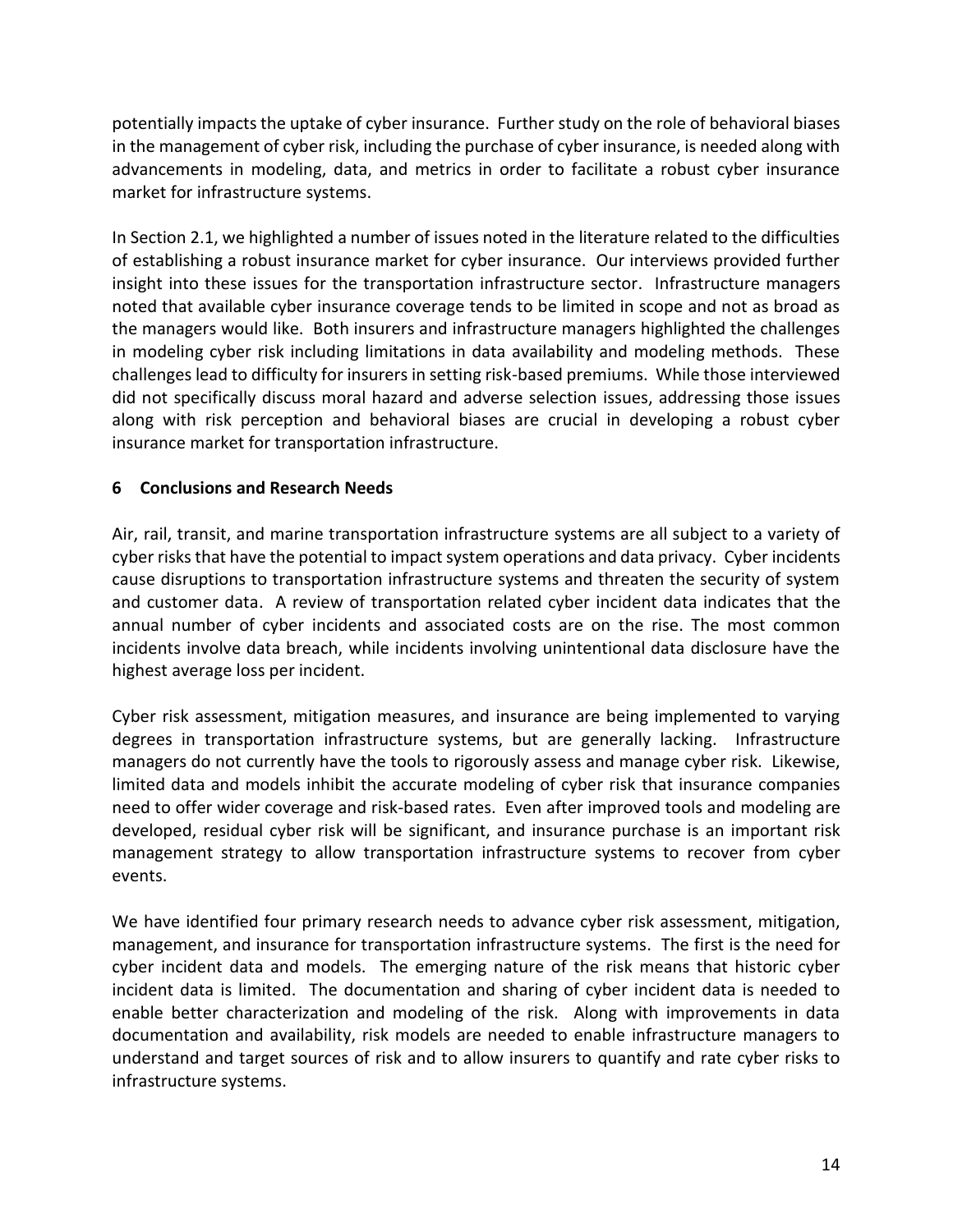Secondly, cyber risk metrics are needed to encourage, incentivize, and quantify benefits associated with risk management strategies and mitigation measures. Metrics can assist with the quantification and tracking of risks, and when used as a regular evaluation tool can promote policies, practices, and decisions that enhance the resilience of infrastructure systems to cyber risks. Effective metrics should measure both operational and technical components of the infrastructure system as they pertain to cyber risk, and should also measure outcomes associated with infrastructure system performance during and after a cyber incident.

There is significant literature suggesting that cognitive biases routinely result in the underestimation of risk exposure. The role of cyber risk perceptions and cognitive biases in decision-making about management of cyber risk for transportation infrastructure systems is another research need. Understanding perceived probabilities and impacts of cyber-attacks along with experiences and perceptions of mitigation measures and insurance needs can facilitate the design of strategies to overcome these biases and improve the preparedness of infrastructure organizations for cyber-attacks.

Lastly, research is needed on cyber insurance for transportation infrastructure systems, to support new and more robust cyber insurance products that meet the evolving needs and demands of infrastructure systems. This research should draw from the previously mentioned research needs on metrics and modeling of cyber risk for insurance rating purposes and on cognitive biases and risk perceptions. Research can lead to creative insurance solutions to encourage the purchase of cyber insurance and the adoption of technically effective and costeffective cyber risk mitigation strategies by transportation infrastructure managers.

## **Acknowledgments**

Support for this research was provided by the Critical Infrastructure Resilience Institute (CIRI). The authors would like to thank the infrastructure managers and insurers who provided valuable insights for this research via their participation in interviews.

## **References**

- [1] A. Cox, F. Prager, A. Rose, Transportation security and the role of resilience: A foundation for operational metrics. *Transport policy 18* (2011) 307-317.
- [2] B.C. Ezell, R.M. Robinson, P. Foytik, C. Jordan, D. Flanagan, Cyber risk to transportation, industrial control systems, and traffic signal controllers. *Environment Systems and Decisions 33* (2013) 508-516.
- [3] G. deSmidt, W.J.W. Botzen, Perceptions of Corporate Cyber Risks and Insurance Decision-Making. The Geneva Papers on Risk and Insurance – Issues and Practice (forthcoming).
- [4] C. Toregas, N. Zahn, Insurance for cyber attacks: The issue of setting premiums in context. *George Washington University, 2014*.
- [5] T. Bandyopadhyay, V.S. Mookerjee, R.C. Rao, Why IT managers don't go for cyberinsurance products. *Communications of the ACM*, *52* (2009) 68-73.